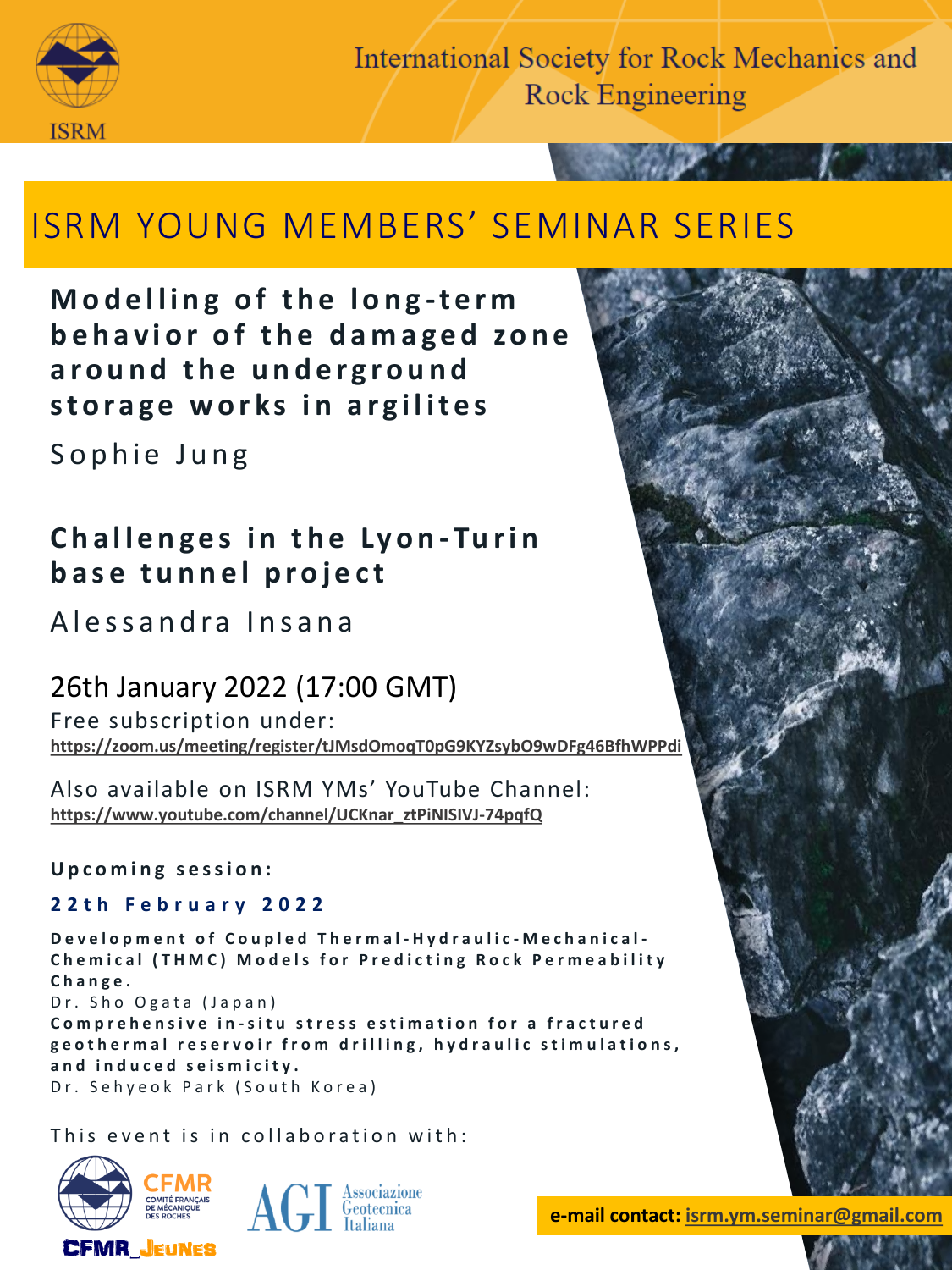

## **Modelling of the long-term behavior of the** damage zone around the underground storage works in argilites

### A b s t r a c t

The French Radioactive Waste Management Agency (Andra) has built an Underground Research laboratory at Bure in order to demonstrate the feasibility of the Cigeo project. The underground structure is composed of a network of galleries whose drilling generates stress redistribution, damage and fracture in the surrounding medium. The damage and fracturing in excavation damaged zone have a direct effect on the displacement field and on the interaction between the formation and the lining support. The design of the support system requires a precise knowledge in order to be as efficient as possible.

In the presented work we aim to model the drifts excavated in the direction of the minor principal horizontal stress and in the direction of the major principal horizontal stress. The fractures of the damaged zone are taken into account by homogenization techniques. The damaged zone is separated into different zones in which the density and orientation of the fractures are different. In each zone the medium is modelled as a transverse isotropic material and the parameters of the threefold anisotropy (elasto visco plastic) are calibrated in order to take the effects of the fractures into account. An experimental campaign is led to investigate the viscous properties of a fracture in the Callovo Oxfodian claystone. Pictures are recorded during the shearing of the rock under creep condition and the pictures are analyzed with Digital Correlation Image.

### S p e a k e r

**Sophie Jung** is currently doing a PhD at Laboratoire Navier at Ecole Nationale des Ponts et Chaussées on Modeling the long-term behavior of the fractured zone around deep drifts excavated in Callovo-Oxfordian claystone. She has a master degree in engineering from l'Ecole des Ingenieurs de la Ville de Paris. She did her Final year internship between Laboratoire Navier and Penn State University on Numerical Analysis of Flowback after Hydraulic Fracturing.